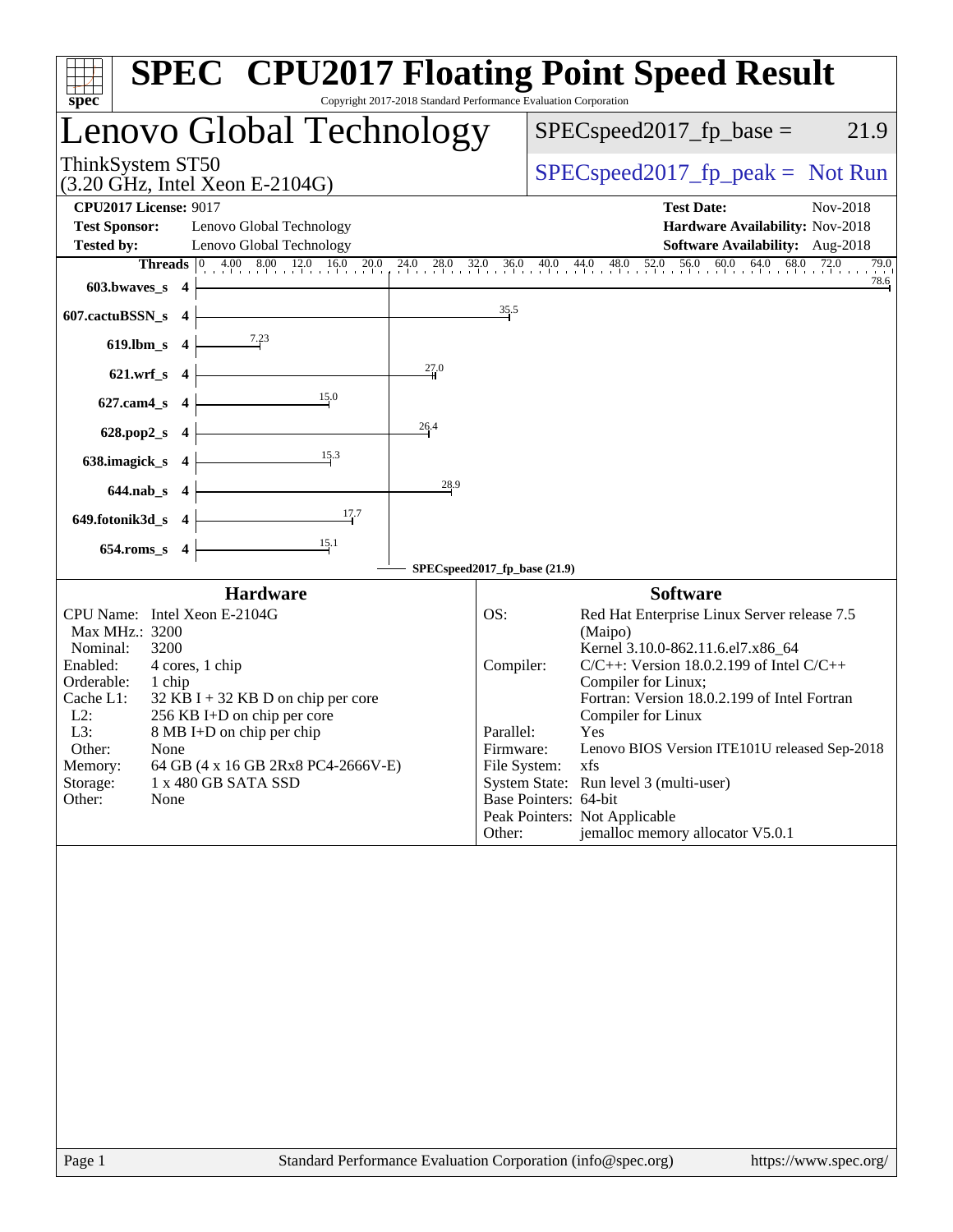

#### **[SPEC CPU2017 Floating Point Speed Result](http://www.spec.org/auto/cpu2017/Docs/result-fields.html#SPECCPU2017FloatingPointSpeedResult)** Copyright 2017-2018 Standard Performance Evaluation Corporation

# Lenovo Global Technology

(3.20 GHz, Intel Xeon E-2104G)

ThinkSystem ST50  $SPEC speed2017$ \_fp\_peak = Not Run  $SPEC speed2017_fp\_base = 21.9$ 

**[Test Sponsor:](http://www.spec.org/auto/cpu2017/Docs/result-fields.html#TestSponsor)** Lenovo Global Technology **[Hardware Availability:](http://www.spec.org/auto/cpu2017/Docs/result-fields.html#HardwareAvailability)** Nov-2018 **[Tested by:](http://www.spec.org/auto/cpu2017/Docs/result-fields.html#Testedby)** Lenovo Global Technology **[Software Availability:](http://www.spec.org/auto/cpu2017/Docs/result-fields.html#SoftwareAvailability)** Aug-2018

**[CPU2017 License:](http://www.spec.org/auto/cpu2017/Docs/result-fields.html#CPU2017License)** 9017 **[Test Date:](http://www.spec.org/auto/cpu2017/Docs/result-fields.html#TestDate)** Nov-2018

### **[Results Table](http://www.spec.org/auto/cpu2017/Docs/result-fields.html#ResultsTable)**

|                                              | <b>Base</b>    |                |             |                | <b>Peak</b> |                |       |                |                |              |                |              |                |              |
|----------------------------------------------|----------------|----------------|-------------|----------------|-------------|----------------|-------|----------------|----------------|--------------|----------------|--------------|----------------|--------------|
| <b>Benchmark</b>                             | <b>Threads</b> | <b>Seconds</b> | Ratio       | <b>Seconds</b> | Ratio       | <b>Seconds</b> | Ratio | <b>Threads</b> | <b>Seconds</b> | <b>Ratio</b> | <b>Seconds</b> | <b>Ratio</b> | <b>Seconds</b> | <b>Ratio</b> |
| 603.bwayes s                                 | 4              | 750            | 78.6        | 750            | 78.6        | 750            | 78.7  |                |                |              |                |              |                |              |
| 607.cactuBSSN s                              |                | 469            | 35.5        | 470            | 35.4        | 470            | 35.5  |                |                |              |                |              |                |              |
| $619.$ lbm s                                 | 4              | 725            | 7.22        | 724            | 7.23        | 725            | 7.23  |                |                |              |                |              |                |              |
| $621.wrf$ s                                  | 4              | 493            | 26.8        | 487            | 27.2        | 489            | 27.0  |                |                |              |                |              |                |              |
| $627$ .cam $4$ <sub>s</sub>                  | 4              | 590            | <b>15.0</b> | 590            | 15.0        | 590            | 15.0  |                |                |              |                |              |                |              |
| $628.pop2_s$                                 | 4              | 449            | 26.4        | 450            | 26.4        | 451            | 26.3  |                |                |              |                |              |                |              |
| 638.imagick_s                                | 4              | 945            | 15.3        | 945            | 15.3        | 946            | 15.3  |                |                |              |                |              |                |              |
| $644$ .nab s                                 | 4              | 604            | 28.9        | 604            | 28.9        | 604            | 28.9  |                |                |              |                |              |                |              |
| 649.fotonik3d s                              | 4              | 515            | 17.7        | 515            | 17.7        | 514            | 17.7  |                |                |              |                |              |                |              |
| $654$ .roms s                                | 4              | 1045           | 15.1        | 1046           | 15.0        | 1046           | 15.1  |                |                |              |                |              |                |              |
| $SPEC speed2017$ fp base =<br>21.9           |                |                |             |                |             |                |       |                |                |              |                |              |                |              |
| $SPECspeed2017_fp\_peak =$<br><b>Not Run</b> |                |                |             |                |             |                |       |                |                |              |                |              |                |              |

Results appear in the [order in which they were run.](http://www.spec.org/auto/cpu2017/Docs/result-fields.html#RunOrder) Bold underlined text [indicates a median measurement](http://www.spec.org/auto/cpu2017/Docs/result-fields.html#Median).

#### **[Operating System Notes](http://www.spec.org/auto/cpu2017/Docs/result-fields.html#OperatingSystemNotes)**

Stack size set to unlimited using "ulimit -s unlimited"

### **[General Notes](http://www.spec.org/auto/cpu2017/Docs/result-fields.html#GeneralNotes)**

Environment variables set by runcpu before the start of the run: KMP\_AFFINITY = "granularity=fine,compact" LD\_LIBRARY\_PATH = "/home/cpu2017-1.0.5-ic18.0u2/lib/ia32:/home/cpu2017-1.0.5-ic18.0u2/lib/intel64" LD\_LIBRARY\_PATH = "\$LD\_LIBRARY\_PATH:/home/cpu2017-1.0.5-ic18.0u2/je5.0.1-32:/home/cpu2017-1.0.5-ic18.0u2/je5.0.1-64" OMP\_STACKSIZE = "192M"

 Binaries compiled on a system with 1x Intel Core i7-6700K CPU + 32GB RAM memory using Redhat Enterprise Linux 7.5 Transparent Huge Pages enabled by default Prior to runcpu invocation Filesystem page cache synced and cleared with: sync; echo 3> /proc/sys/vm/drop\_caches Yes: The test sponsor attests, as of date of publication, that CVE-2017-5754 (Meltdown) is mitigated in the system as tested and documented. Yes: The test sponsor attests, as of date of publication, that CVE-2017-5753 (Spectre variant 1) is mitigated in the system as tested and documented. Yes: The test sponsor attests, as of date of publication, that CVE-2017-5715 (Spectre variant 2) is mitigated in the system as tested and documented. jemalloc, a general purpose malloc implementation built with the RedHat Enterprise 7.5, and the system compiler gcc 4.8.5 sources available from jemalloc.net or <https://github.com/jemalloc/jemalloc/releases>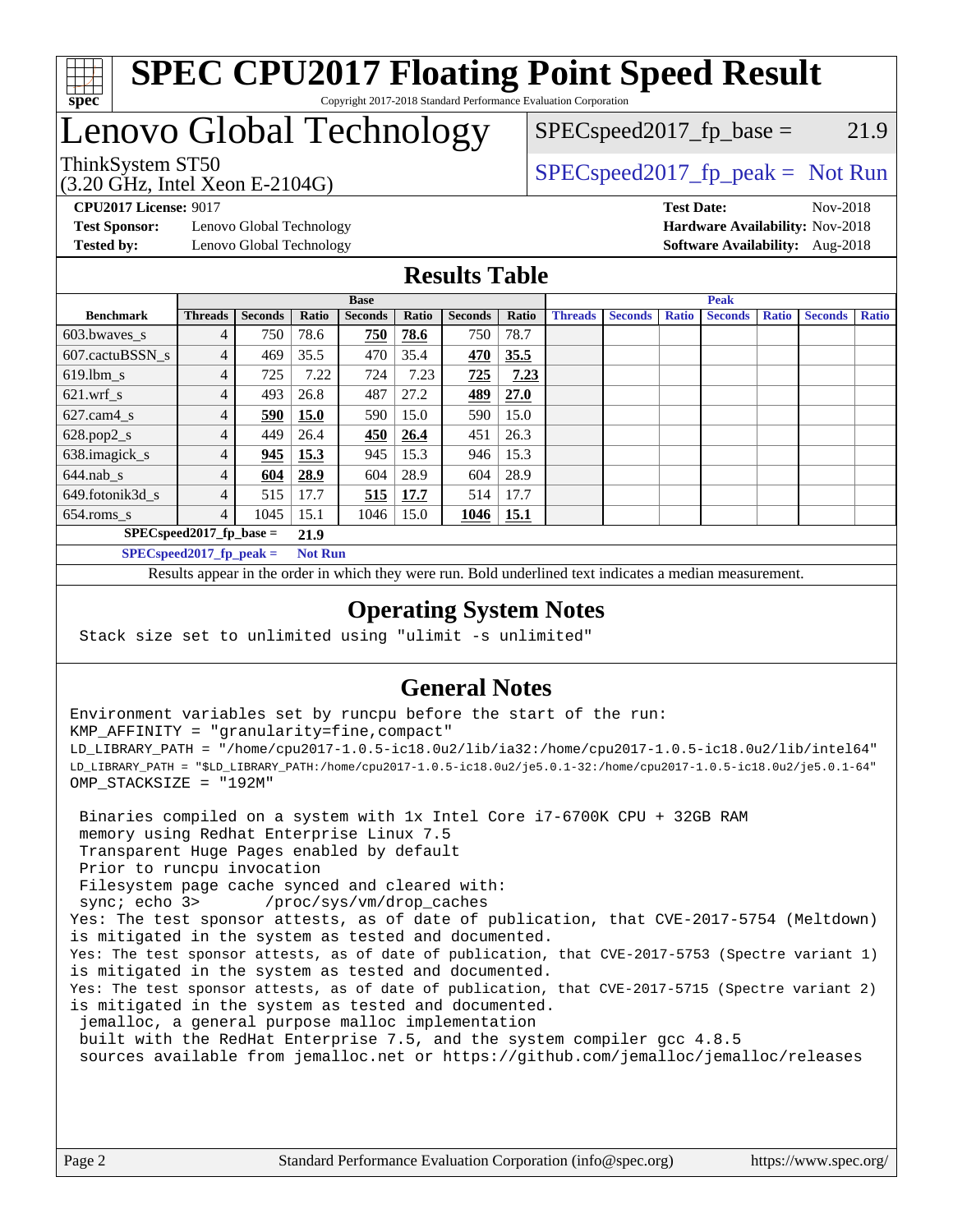|                                                                                                                                                                  |                                                                 | <b>SPEC CPU2017 Floating Point Speed Result</b>                                     |                                 |  |  |  |
|------------------------------------------------------------------------------------------------------------------------------------------------------------------|-----------------------------------------------------------------|-------------------------------------------------------------------------------------|---------------------------------|--|--|--|
| $spec^*$                                                                                                                                                         | Copyright 2017-2018 Standard Performance Evaluation Corporation |                                                                                     |                                 |  |  |  |
| Lenovo Global Technology                                                                                                                                         |                                                                 | $SPEC speed2017fr base =$<br>21.9                                                   |                                 |  |  |  |
| ThinkSystem ST50<br>$(3.20 \text{ GHz}, \text{Intel Xeon E-2104G})$                                                                                              |                                                                 | $SPEC speed2017fp peak = Not Run$                                                   |                                 |  |  |  |
| <b>CPU2017 License: 9017</b>                                                                                                                                     |                                                                 | <b>Test Date:</b>                                                                   | Nov-2018                        |  |  |  |
| <b>Test Sponsor:</b><br>Lenovo Global Technology                                                                                                                 |                                                                 | Hardware Availability: Nov-2018                                                     |                                 |  |  |  |
| <b>Tested by:</b><br>Lenovo Global Technology                                                                                                                    |                                                                 |                                                                                     | Software Availability: Aug-2018 |  |  |  |
|                                                                                                                                                                  | <b>Platform Notes</b>                                           |                                                                                     |                                 |  |  |  |
| Sysinfo program /home/cpu2017-1.0.5-ic18.0u2/bin/sysinfo<br>Rev: r5974 of 2018-05-19 9bcde8f2999c33d61f64985e45859ea9<br>running on st50 Thu Nov 8 13:53:05 2018 |                                                                 |                                                                                     |                                 |  |  |  |
| SUT (System Under Test) info as seen by some common utilities.                                                                                                   |                                                                 |                                                                                     |                                 |  |  |  |
| For more information on this section, see                                                                                                                        |                                                                 |                                                                                     |                                 |  |  |  |
| https://www.spec.org/cpu2017/Docs/config.html#sysinfo                                                                                                            |                                                                 |                                                                                     |                                 |  |  |  |
| From /proc/cpuinfo                                                                                                                                               |                                                                 |                                                                                     |                                 |  |  |  |
| model name: Intel(R) Xeon(R) E-2104G CPU @ 3.20GHz                                                                                                               |                                                                 |                                                                                     |                                 |  |  |  |
| "physical id"s (chips)<br>$1 \quad$                                                                                                                              |                                                                 |                                                                                     |                                 |  |  |  |
| 4 "processors"                                                                                                                                                   |                                                                 |                                                                                     |                                 |  |  |  |
| cores, siblings (Caution: counting these is hw and system dependent. The following<br>excerpts from /proc/cpuinfo might not be reliable. Use with caution.)      |                                                                 |                                                                                     |                                 |  |  |  |
| cpu cores : 4                                                                                                                                                    |                                                                 |                                                                                     |                                 |  |  |  |
| siblings : 4                                                                                                                                                     |                                                                 |                                                                                     |                                 |  |  |  |
| physical 0: cores 0 1 2 3                                                                                                                                        |                                                                 |                                                                                     |                                 |  |  |  |
| From 1scpu:                                                                                                                                                      |                                                                 |                                                                                     |                                 |  |  |  |
| Architecture:                                                                                                                                                    | x86 64                                                          |                                                                                     |                                 |  |  |  |
| $CPU$ op-mode( $s$ ):                                                                                                                                            | $32$ -bit, $64$ -bit                                            |                                                                                     |                                 |  |  |  |
| Byte Order:                                                                                                                                                      | Little Endian                                                   |                                                                                     |                                 |  |  |  |
| CPU(s):                                                                                                                                                          | 4                                                               |                                                                                     |                                 |  |  |  |
| On-line $CPU(s)$ list:                                                                                                                                           | $0 - 3$<br>$\mathbf{1}$                                         |                                                                                     |                                 |  |  |  |
| Thread(s) per core:<br>Core(s) per socket:                                                                                                                       | 4                                                               |                                                                                     |                                 |  |  |  |
| Socket(s):                                                                                                                                                       | 1                                                               |                                                                                     |                                 |  |  |  |
| NUMA node(s):                                                                                                                                                    | 1                                                               |                                                                                     |                                 |  |  |  |
| Vendor ID:                                                                                                                                                       | GenuineIntel                                                    |                                                                                     |                                 |  |  |  |
| CPU family:                                                                                                                                                      | 6                                                               |                                                                                     |                                 |  |  |  |
| Model:                                                                                                                                                           | 158                                                             |                                                                                     |                                 |  |  |  |
| Model name:<br>Stepping:                                                                                                                                         | 10                                                              | $Intel(R) Xeon(R) E-2104G CPU @ 3.20GHz$                                            |                                 |  |  |  |
| CPU MHz:                                                                                                                                                         | 3200.000                                                        |                                                                                     |                                 |  |  |  |
| CPU max MHz:                                                                                                                                                     | 3200.0000                                                       |                                                                                     |                                 |  |  |  |
| CPU min MHz:                                                                                                                                                     | 800.0000                                                        |                                                                                     |                                 |  |  |  |
| BogoMIPS:                                                                                                                                                        | 6384.00                                                         |                                                                                     |                                 |  |  |  |
| Virtualization:                                                                                                                                                  | $VT - x$                                                        |                                                                                     |                                 |  |  |  |
| Lld cache:                                                                                                                                                       | 32K                                                             |                                                                                     |                                 |  |  |  |
| Lli cache:<br>L2 cache:                                                                                                                                          | 32K<br>256K                                                     |                                                                                     |                                 |  |  |  |
| L3 cache:                                                                                                                                                        | 8192K                                                           |                                                                                     |                                 |  |  |  |
| NUMA node0 CPU(s):                                                                                                                                               | $0 - 3$                                                         |                                                                                     |                                 |  |  |  |
| Flags:                                                                                                                                                           |                                                                 | fpu vme de pse tsc msr pae mce cx8 apic sep mtrr pge mca cmov                       |                                 |  |  |  |
|                                                                                                                                                                  |                                                                 | pat pse36 clflush dts acpi mmx fxsr sse sse2 ss ht tm pbe syscall nx pdpelgb rdtscp |                                 |  |  |  |
|                                                                                                                                                                  |                                                                 | lm constant_tsc art arch_perfmon pebs bts rep_good nopl xtopology nonstop_tsc       |                                 |  |  |  |
|                                                                                                                                                                  |                                                                 | aperfmperf eagerfpu pni pclmulqdq dtes64 monitor ds_cpl vmx smx est tm2 ssse3 sdbg  |                                 |  |  |  |
|                                                                                                                                                                  | (Continued on next page)                                        |                                                                                     |                                 |  |  |  |
| Page 3                                                                                                                                                           | Standard Performance Evaluation Corporation (info@spec.org)     |                                                                                     | https://www.spec.org/           |  |  |  |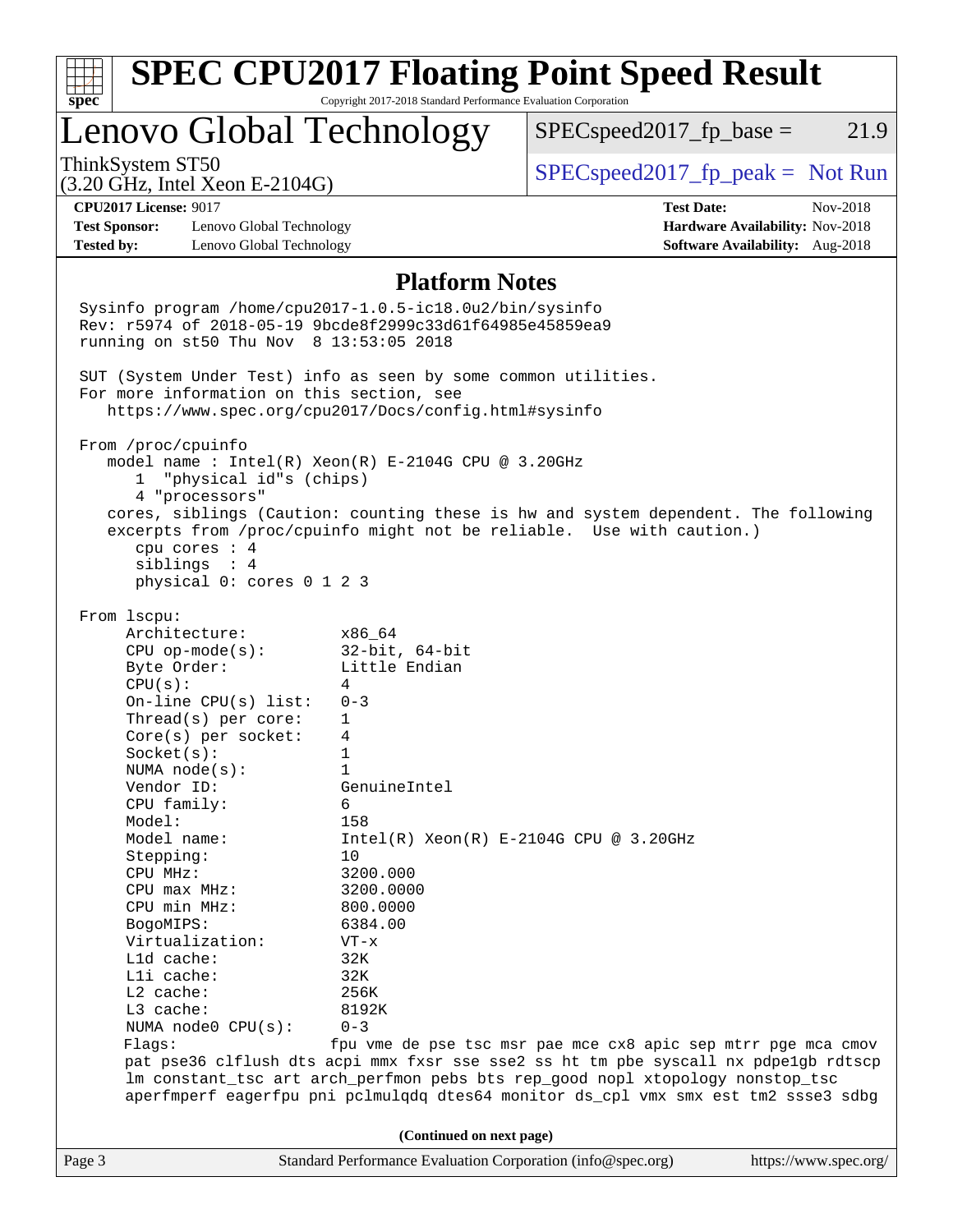

 fma cx16 xtpr pdcm pcid sse4\_1 sse4\_2 x2apic movbe popcnt tsc\_deadline\_timer aes xsave avx f16c rdrand lahf\_lm abm 3dnowprefetch epb intel\_pt ssbd ibrs ibpb stibp tpr\_shadow vnmi flexpriority ept vpid fsgsbase tsc\_adjust bmi1 hle avx2 smep bmi2 erms invpcid rtm mpx rdseed adx smap clflushopt xsaveopt xsavec xgetbv1 dtherm arat pln pts hwp hwp\_notify hwp\_act\_window hwp\_epp spec\_ctrl intel\_stibp flush\_l1d /proc/cpuinfo cache data cache size : 8192 KB From numactl --hardware WARNING: a numactl 'node' might or might not correspond to a physical chip. available: 1 nodes (0) node 0 cpus: 0 1 2 3 node 0 size: 65372 MB node 0 free: 62885 MB node distances: node 0 0: 10 From /proc/meminfo MemTotal: 65809780 kB HugePages\_Total: 0 Hugepagesize: 2048 kB From /etc/\*release\* /etc/\*version\* os-release: NAME="Red Hat Enterprise Linux Server" VERSION="7.5 (Maipo)" ID="rhel" ID\_LIKE="fedora" VARIANT="Server" VARIANT\_ID="server" VERSION\_ID="7.5" PRETTY\_NAME="Red Hat Enterprise Linux Server 7.5 (Maipo)" redhat-release: Red Hat Enterprise Linux Server release 7.5 (Maipo) system-release: Red Hat Enterprise Linux Server release 7.5 (Maipo) system-release-cpe: cpe:/o:redhat:enterprise\_linux:7.5:ga:server uname -a: Linux st50 3.10.0-862.11.6.el7.x86\_64 #1 SMP Fri Aug 10 16:55:11 UTC 2018 x86\_64 x86\_64 x86\_64 GNU/Linux Kernel self-reported vulnerability status: CVE-2017-5754 (Meltdown): Mitigation: PTI CVE-2017-5753 (Spectre variant 1): Mitigation: Load fences, \_\_user pointer sanitization CVE-2017-5715 (Spectre variant 2): Mitigation: IBRS (kernel) **(Continued on next page)**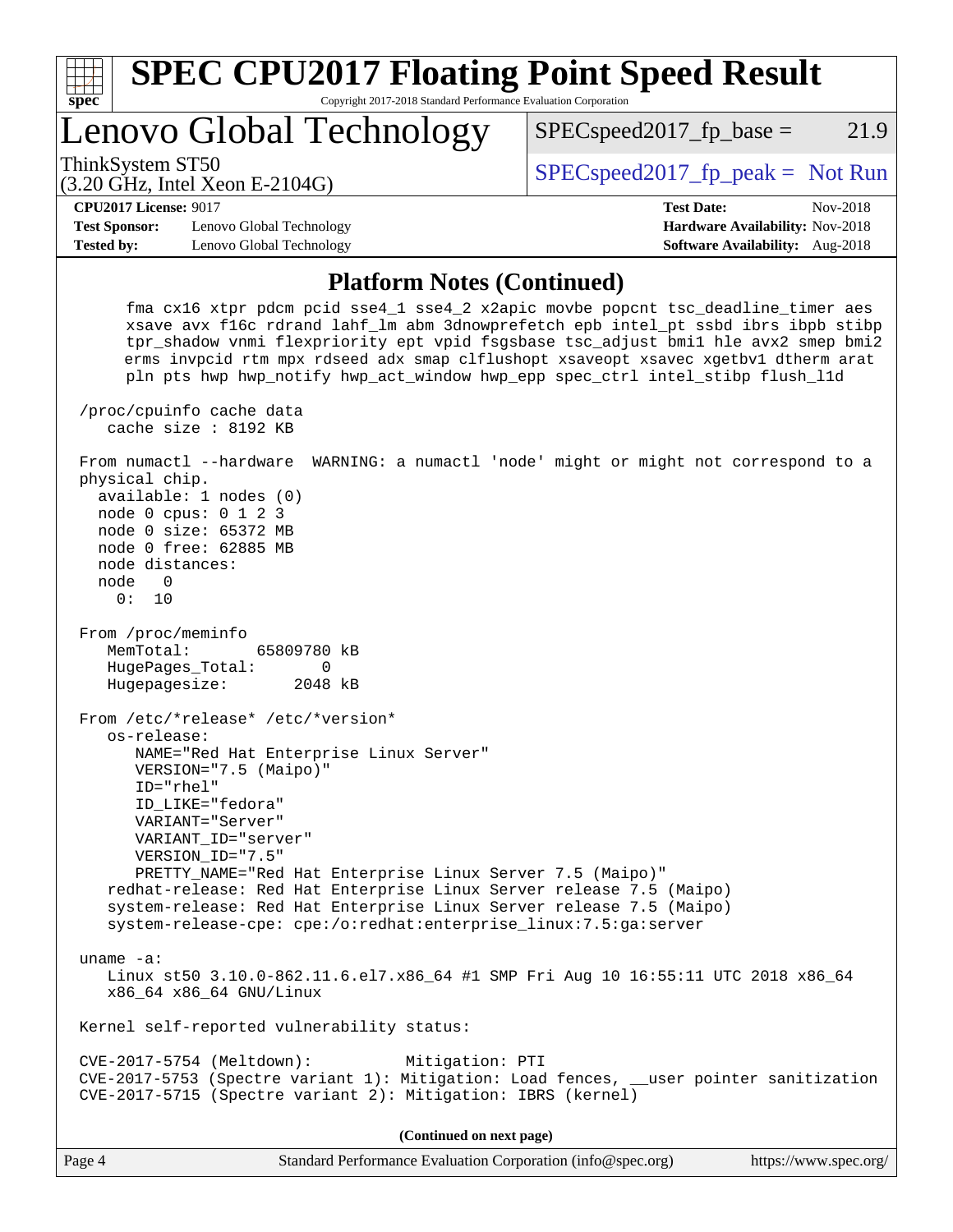| Lenovo Global Technology                                                                                                                                                                                                                                                                                                                                                                                                                                                                                                                                                                            |                   | $SPEC speed2017fp base =$                                   | 21.9                                                                           |
|-----------------------------------------------------------------------------------------------------------------------------------------------------------------------------------------------------------------------------------------------------------------------------------------------------------------------------------------------------------------------------------------------------------------------------------------------------------------------------------------------------------------------------------------------------------------------------------------------------|-------------------|-------------------------------------------------------------|--------------------------------------------------------------------------------|
| ThinkSystem ST50                                                                                                                                                                                                                                                                                                                                                                                                                                                                                                                                                                                    |                   | $SPEC speed2017fr peak = Not Run$                           |                                                                                |
| $(3.20 \text{ GHz}, \text{Intel Xeon E-2104G})$<br><b>CPU2017 License: 9017</b><br><b>Test Sponsor:</b><br>Lenovo Global Technology<br><b>Tested by:</b><br>Lenovo Global Technology                                                                                                                                                                                                                                                                                                                                                                                                                |                   | <b>Test Date:</b>                                           | Nov-2018<br>Hardware Availability: Nov-2018<br>Software Availability: Aug-2018 |
|                                                                                                                                                                                                                                                                                                                                                                                                                                                                                                                                                                                                     |                   | <b>Platform Notes (Continued)</b>                           |                                                                                |
| run-level $3$ Nov $8$ 10:35                                                                                                                                                                                                                                                                                                                                                                                                                                                                                                                                                                         |                   |                                                             |                                                                                |
| SPEC is set to: /home/cpu2017-1.0.5-ic18.0u2<br>Filesystem Type Size Used Avail Use% Mounted on<br>/dev/sda2<br>Additional information from dmidecode follows. WARNING: Use caution when you interpret<br>this section. The 'dmidecode' program reads system data which is "intended to allow<br>hardware to be accurately determined", but the intent may not be met, as there are<br>frequent changes to hardware, firmware, and the "DMTF SMBIOS" standard.<br>BIOS LENOVO ITE101U 09/12/2018<br>Memory:<br>4x SK Hynix HMA82GU7CJR8N-VK 16 GB 2 rank 2667<br>(End of data from sysinfo program) | xfs 381G 14G 367G | 4% /home                                                    |                                                                                |
|                                                                                                                                                                                                                                                                                                                                                                                                                                                                                                                                                                                                     |                   | <b>Compiler Version Notes</b>                               |                                                                                |
| CC 619.1bm_s(base) 638.imagick_s(base) 644.nab_s(base)<br>icc (ICC) 18.0.2 20180210<br>Copyright (C) 1985-2018 Intel Corporation. All rights reserved.                                                                                                                                                                                                                                                                                                                                                                                                                                              |                   |                                                             |                                                                                |
| 607.cactuBSSN s(base)<br>FC.                                                                                                                                                                                                                                                                                                                                                                                                                                                                                                                                                                        |                   |                                                             |                                                                                |
| icpc (ICC) 18.0.2 20180210<br>Copyright (C) 1985-2018 Intel Corporation. All rights reserved.<br>icc (ICC) 18.0.2 20180210<br>Copyright (C) 1985-2018 Intel Corporation. All rights reserved.<br>ifort (IFORT) 18.0.2 20180210<br>Copyright (C) 1985-2018 Intel Corporation. All rights reserved.                                                                                                                                                                                                                                                                                                   |                   |                                                             |                                                                                |
| FC 603.bwaves_s(base) 649.fotonik3d_s(base) 654.roms_s(base)<br>ifort (IFORT) 18.0.2 20180210                                                                                                                                                                                                                                                                                                                                                                                                                                                                                                       |                   |                                                             |                                                                                |
| Copyright (C) 1985-2018 Intel Corporation. All rights reserved.<br>$621.wrf\_s(base)$ $627.cam4_s(base)$ $628.pop2_s(base)$<br>CC.                                                                                                                                                                                                                                                                                                                                                                                                                                                                  |                   |                                                             |                                                                                |
|                                                                                                                                                                                                                                                                                                                                                                                                                                                                                                                                                                                                     |                   | (Continued on next page)                                    |                                                                                |
| Page 5                                                                                                                                                                                                                                                                                                                                                                                                                                                                                                                                                                                              |                   | Standard Performance Evaluation Corporation (info@spec.org) | https://www.spec.org/                                                          |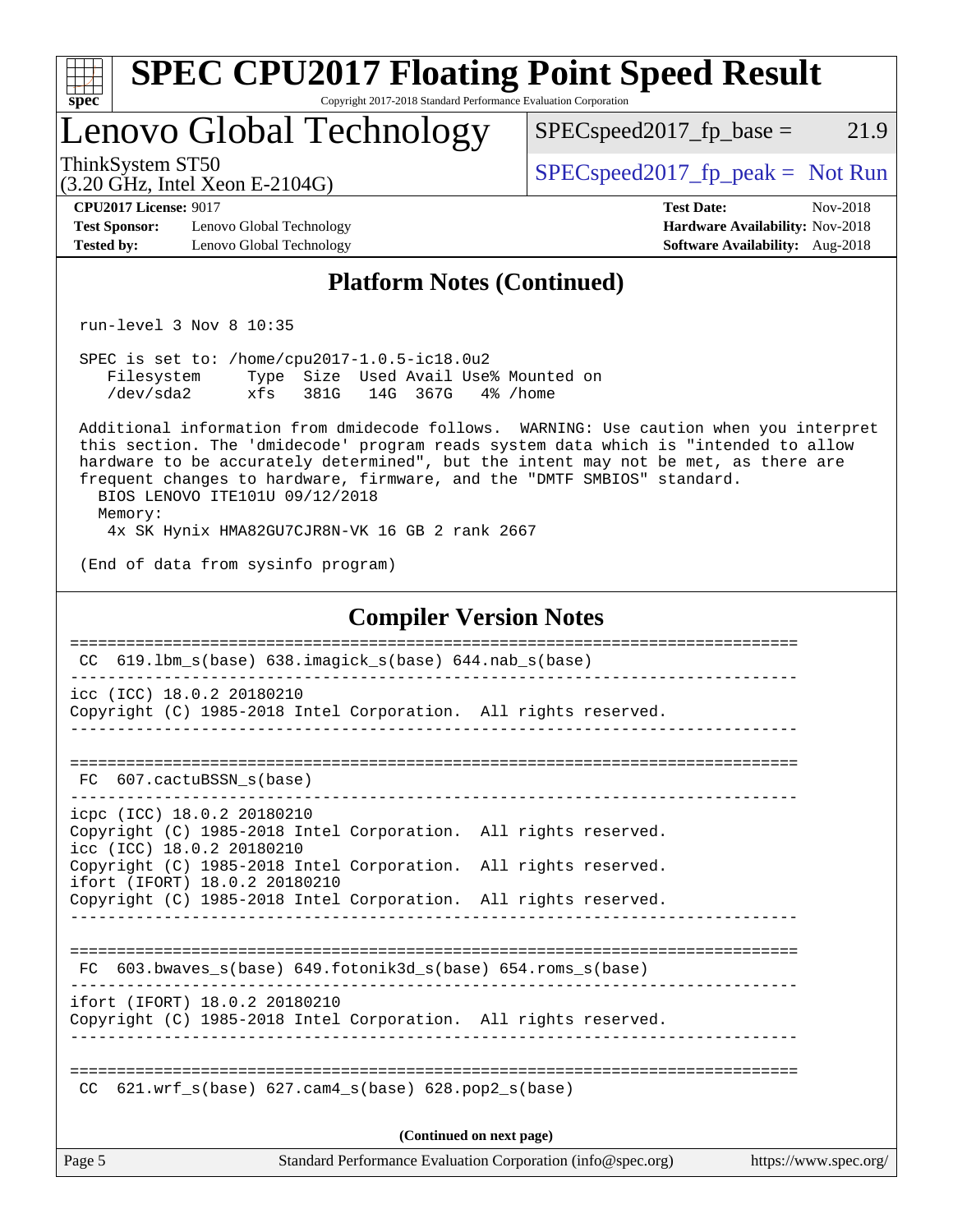

#### **[SPEC CPU2017 Floating Point Speed Result](http://www.spec.org/auto/cpu2017/Docs/result-fields.html#SPECCPU2017FloatingPointSpeedResult)** Copyright 2017-2018 Standard Performance Evaluation Corporation

Lenovo Global Technology

 $SPEC speed2017_fp\_base = 21.9$ 

(3.20 GHz, Intel Xeon E-2104G)

ThinkSystem ST50  $SPEC speed2017$ \_fp\_peak = Not Run

**[Test Sponsor:](http://www.spec.org/auto/cpu2017/Docs/result-fields.html#TestSponsor)** Lenovo Global Technology **[Hardware Availability:](http://www.spec.org/auto/cpu2017/Docs/result-fields.html#HardwareAvailability)** Nov-2018 **[Tested by:](http://www.spec.org/auto/cpu2017/Docs/result-fields.html#Testedby)** Lenovo Global Technology **[Software Availability:](http://www.spec.org/auto/cpu2017/Docs/result-fields.html#SoftwareAvailability)** Aug-2018

**[CPU2017 License:](http://www.spec.org/auto/cpu2017/Docs/result-fields.html#CPU2017License)** 9017 **[Test Date:](http://www.spec.org/auto/cpu2017/Docs/result-fields.html#TestDate)** Nov-2018

### **[Compiler Version Notes \(Continued\)](http://www.spec.org/auto/cpu2017/Docs/result-fields.html#CompilerVersionNotes)**

------------------------------------------------------------------------------

ifort (IFORT) 18.0.2 20180210 Copyright (C) 1985-2018 Intel Corporation. All rights reserved. icc (ICC) 18.0.2 20180210 Copyright (C) 1985-2018 Intel Corporation. All rights reserved. ------------------------------------------------------------------------------

# **[Base Compiler Invocation](http://www.spec.org/auto/cpu2017/Docs/result-fields.html#BaseCompilerInvocation)**

[C benchmarks](http://www.spec.org/auto/cpu2017/Docs/result-fields.html#Cbenchmarks): [icc -m64 -std=c11](http://www.spec.org/cpu2017/results/res2018q4/cpu2017-20181210-10135.flags.html#user_CCbase_intel_icc_64bit_c11_33ee0cdaae7deeeab2a9725423ba97205ce30f63b9926c2519791662299b76a0318f32ddfffdc46587804de3178b4f9328c46fa7c2b0cd779d7a61945c91cd35)

[Fortran benchmarks](http://www.spec.org/auto/cpu2017/Docs/result-fields.html#Fortranbenchmarks): [ifort -m64](http://www.spec.org/cpu2017/results/res2018q4/cpu2017-20181210-10135.flags.html#user_FCbase_intel_ifort_64bit_24f2bb282fbaeffd6157abe4f878425411749daecae9a33200eee2bee2fe76f3b89351d69a8130dd5949958ce389cf37ff59a95e7a40d588e8d3a57e0c3fd751)

[Benchmarks using both Fortran and C](http://www.spec.org/auto/cpu2017/Docs/result-fields.html#BenchmarksusingbothFortranandC): [ifort -m64](http://www.spec.org/cpu2017/results/res2018q4/cpu2017-20181210-10135.flags.html#user_CC_FCbase_intel_ifort_64bit_24f2bb282fbaeffd6157abe4f878425411749daecae9a33200eee2bee2fe76f3b89351d69a8130dd5949958ce389cf37ff59a95e7a40d588e8d3a57e0c3fd751) [icc -m64 -std=c11](http://www.spec.org/cpu2017/results/res2018q4/cpu2017-20181210-10135.flags.html#user_CC_FCbase_intel_icc_64bit_c11_33ee0cdaae7deeeab2a9725423ba97205ce30f63b9926c2519791662299b76a0318f32ddfffdc46587804de3178b4f9328c46fa7c2b0cd779d7a61945c91cd35)

[Benchmarks using Fortran, C, and C++:](http://www.spec.org/auto/cpu2017/Docs/result-fields.html#BenchmarksusingFortranCandCXX) [icpc -m64](http://www.spec.org/cpu2017/results/res2018q4/cpu2017-20181210-10135.flags.html#user_CC_CXX_FCbase_intel_icpc_64bit_4ecb2543ae3f1412ef961e0650ca070fec7b7afdcd6ed48761b84423119d1bf6bdf5cad15b44d48e7256388bc77273b966e5eb805aefd121eb22e9299b2ec9d9) [icc -m64 -std=c11](http://www.spec.org/cpu2017/results/res2018q4/cpu2017-20181210-10135.flags.html#user_CC_CXX_FCbase_intel_icc_64bit_c11_33ee0cdaae7deeeab2a9725423ba97205ce30f63b9926c2519791662299b76a0318f32ddfffdc46587804de3178b4f9328c46fa7c2b0cd779d7a61945c91cd35) [ifort -m64](http://www.spec.org/cpu2017/results/res2018q4/cpu2017-20181210-10135.flags.html#user_CC_CXX_FCbase_intel_ifort_64bit_24f2bb282fbaeffd6157abe4f878425411749daecae9a33200eee2bee2fe76f3b89351d69a8130dd5949958ce389cf37ff59a95e7a40d588e8d3a57e0c3fd751)

## **[Base Portability Flags](http://www.spec.org/auto/cpu2017/Docs/result-fields.html#BasePortabilityFlags)**

 603.bwaves\_s: [-DSPEC\\_LP64](http://www.spec.org/cpu2017/results/res2018q4/cpu2017-20181210-10135.flags.html#suite_basePORTABILITY603_bwaves_s_DSPEC_LP64) 607.cactuBSSN\_s: [-DSPEC\\_LP64](http://www.spec.org/cpu2017/results/res2018q4/cpu2017-20181210-10135.flags.html#suite_basePORTABILITY607_cactuBSSN_s_DSPEC_LP64) 619.lbm\_s: [-DSPEC\\_LP64](http://www.spec.org/cpu2017/results/res2018q4/cpu2017-20181210-10135.flags.html#suite_basePORTABILITY619_lbm_s_DSPEC_LP64) 621.wrf\_s: [-DSPEC\\_LP64](http://www.spec.org/cpu2017/results/res2018q4/cpu2017-20181210-10135.flags.html#suite_basePORTABILITY621_wrf_s_DSPEC_LP64) [-DSPEC\\_CASE\\_FLAG](http://www.spec.org/cpu2017/results/res2018q4/cpu2017-20181210-10135.flags.html#b621.wrf_s_baseCPORTABILITY_DSPEC_CASE_FLAG) [-convert big\\_endian](http://www.spec.org/cpu2017/results/res2018q4/cpu2017-20181210-10135.flags.html#user_baseFPORTABILITY621_wrf_s_convert_big_endian_c3194028bc08c63ac5d04de18c48ce6d347e4e562e8892b8bdbdc0214820426deb8554edfa529a3fb25a586e65a3d812c835984020483e7e73212c4d31a38223) 627.cam4\_s: [-DSPEC\\_LP64](http://www.spec.org/cpu2017/results/res2018q4/cpu2017-20181210-10135.flags.html#suite_basePORTABILITY627_cam4_s_DSPEC_LP64) [-DSPEC\\_CASE\\_FLAG](http://www.spec.org/cpu2017/results/res2018q4/cpu2017-20181210-10135.flags.html#b627.cam4_s_baseCPORTABILITY_DSPEC_CASE_FLAG) 628.pop2\_s: [-DSPEC\\_LP64](http://www.spec.org/cpu2017/results/res2018q4/cpu2017-20181210-10135.flags.html#suite_basePORTABILITY628_pop2_s_DSPEC_LP64) [-DSPEC\\_CASE\\_FLAG](http://www.spec.org/cpu2017/results/res2018q4/cpu2017-20181210-10135.flags.html#b628.pop2_s_baseCPORTABILITY_DSPEC_CASE_FLAG) [-convert big\\_endian](http://www.spec.org/cpu2017/results/res2018q4/cpu2017-20181210-10135.flags.html#user_baseFPORTABILITY628_pop2_s_convert_big_endian_c3194028bc08c63ac5d04de18c48ce6d347e4e562e8892b8bdbdc0214820426deb8554edfa529a3fb25a586e65a3d812c835984020483e7e73212c4d31a38223) [-assume byterecl](http://www.spec.org/cpu2017/results/res2018q4/cpu2017-20181210-10135.flags.html#user_baseFPORTABILITY628_pop2_s_assume_byterecl_7e47d18b9513cf18525430bbf0f2177aa9bf368bc7a059c09b2c06a34b53bd3447c950d3f8d6c70e3faf3a05c8557d66a5798b567902e8849adc142926523472) 638.imagick\_s: [-DSPEC\\_LP64](http://www.spec.org/cpu2017/results/res2018q4/cpu2017-20181210-10135.flags.html#suite_basePORTABILITY638_imagick_s_DSPEC_LP64) 644.nab\_s: [-DSPEC\\_LP64](http://www.spec.org/cpu2017/results/res2018q4/cpu2017-20181210-10135.flags.html#suite_basePORTABILITY644_nab_s_DSPEC_LP64) 649.fotonik3d\_s: [-DSPEC\\_LP64](http://www.spec.org/cpu2017/results/res2018q4/cpu2017-20181210-10135.flags.html#suite_basePORTABILITY649_fotonik3d_s_DSPEC_LP64) 654.roms\_s: [-DSPEC\\_LP64](http://www.spec.org/cpu2017/results/res2018q4/cpu2017-20181210-10135.flags.html#suite_basePORTABILITY654_roms_s_DSPEC_LP64)

# **[Base Optimization Flags](http://www.spec.org/auto/cpu2017/Docs/result-fields.html#BaseOptimizationFlags)**

[C benchmarks](http://www.spec.org/auto/cpu2017/Docs/result-fields.html#Cbenchmarks):

```
-Wl,-z,muldefs -xCORE-AVX2 -ipo -O3 -no-prec-div -qopt-prefetch
-ffinite-math-only -qopt-mem-layout-trans=3 -qopenmp -DSPEC_OPENMP
-L/usr/local/je5.0.1-64/lib -ljemalloc
```
**(Continued on next page)**